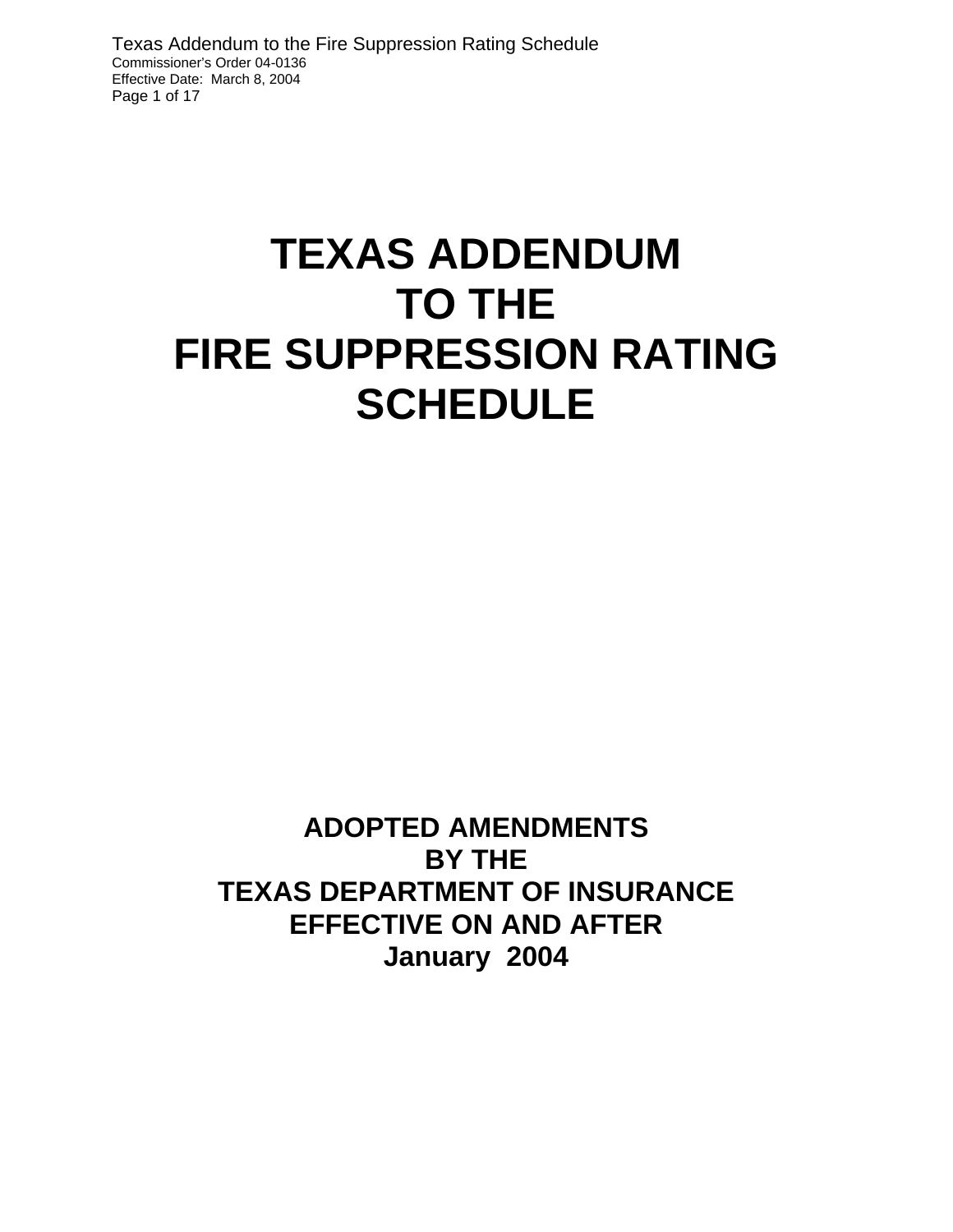# **TABLE OF CONTENTS**

| Contents                                                                                                                                                                                                                       |                    |  |  |
|--------------------------------------------------------------------------------------------------------------------------------------------------------------------------------------------------------------------------------|--------------------|--|--|
| Preface                                                                                                                                                                                                                        |                    |  |  |
| Texas Addendum to the Fire Suppression Rating Schedule (FSRS)                                                                                                                                                                  |                    |  |  |
| Fire Prevention and Code Enforcement (FPCE)<br>Fire Investigations (FI)<br><b>Public Fire Safety Education (PFSE)</b><br><b>Construction Code Enforcement (CCE)</b><br>Compressed Air Foam System (CAFS)<br>Texas Credit (CTX) | 5<br>8<br>12<br>12 |  |  |

| Texas Supplement to the FSRS                                 |  |
|--------------------------------------------------------------|--|
| Credit for Certification and Firemen's Training School (FTS) |  |
|                                                              |  |

Texas Supplement to the FSRS Application of Credit 14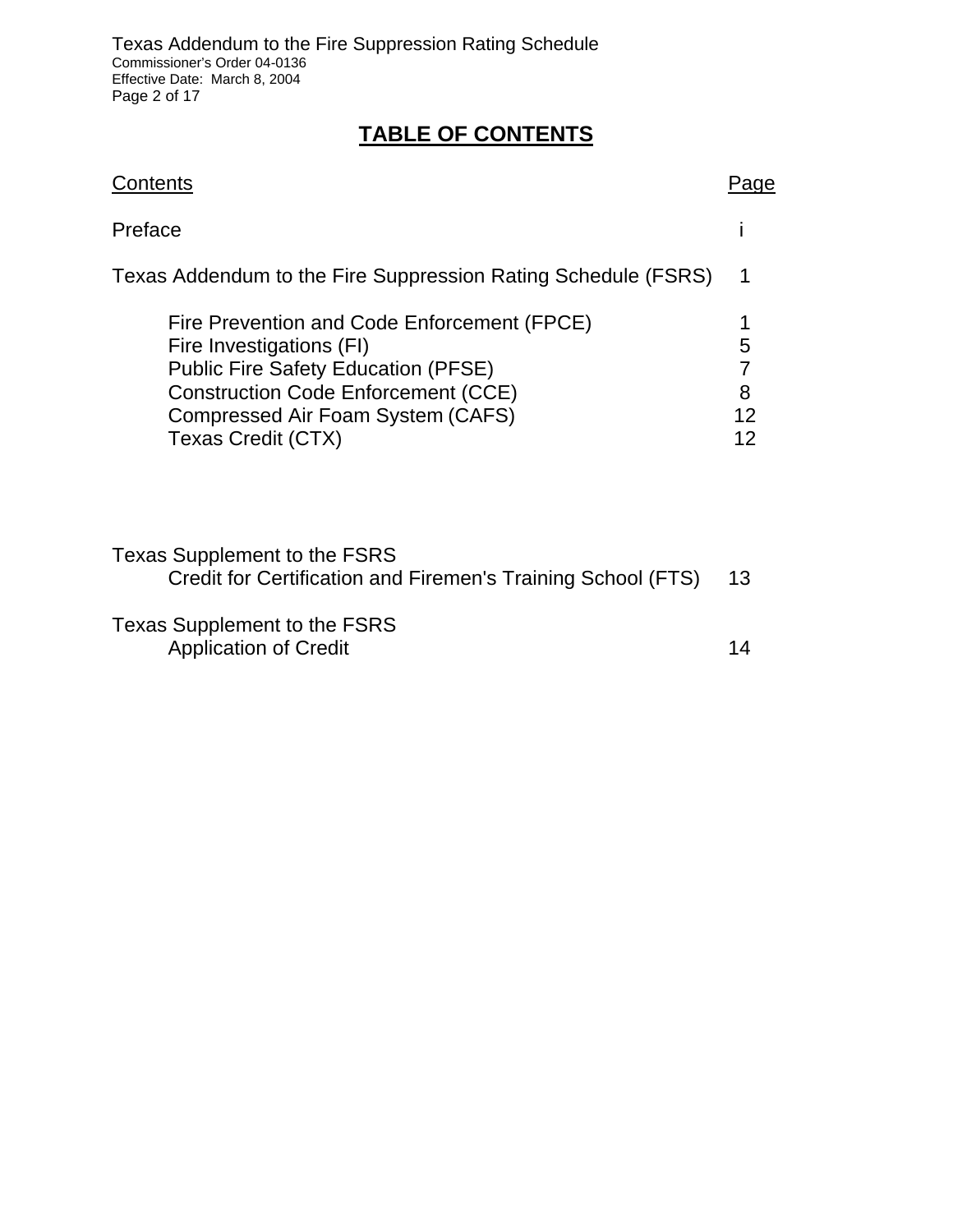## **PREFACE**

Suppression Rating Schedule (FSRS), developed by the Insurance Services Office. The Schedule to be used for rating a jurisdiction's municipal fire protection in Texas consists of four documents. The foundation document is the 1980 Edition of the Fire This copyrighted document is published by and available from Insurance Services Office (ISO), 7 World Trade Center, New York, New York 10048.

The second document, which is enclosed, is the Texas Addendum to the FSRS. This addendum gives credit for fire prevention, fire investigation, public education, construction code enforcement, and compressed air foam system. Like the FSRS, the Texas Addendum is intended to be a set of "ideal" standards rather than "minimum" standards. The total value of the Texas Addendum will be added to the credit obtained from the FSRS. Prorated credits in the Texas Addendum will be rounded to the nearest 1/10%.

The third and fourth documents, also enclosed, are the Texas Supplements to the FSRS. The third details how credit will be given for volunteer firefighter certification and attendance at Firemen's Training School at Texas A&M University. The fourth indicates where the addendum credit will be applied to the FSRS.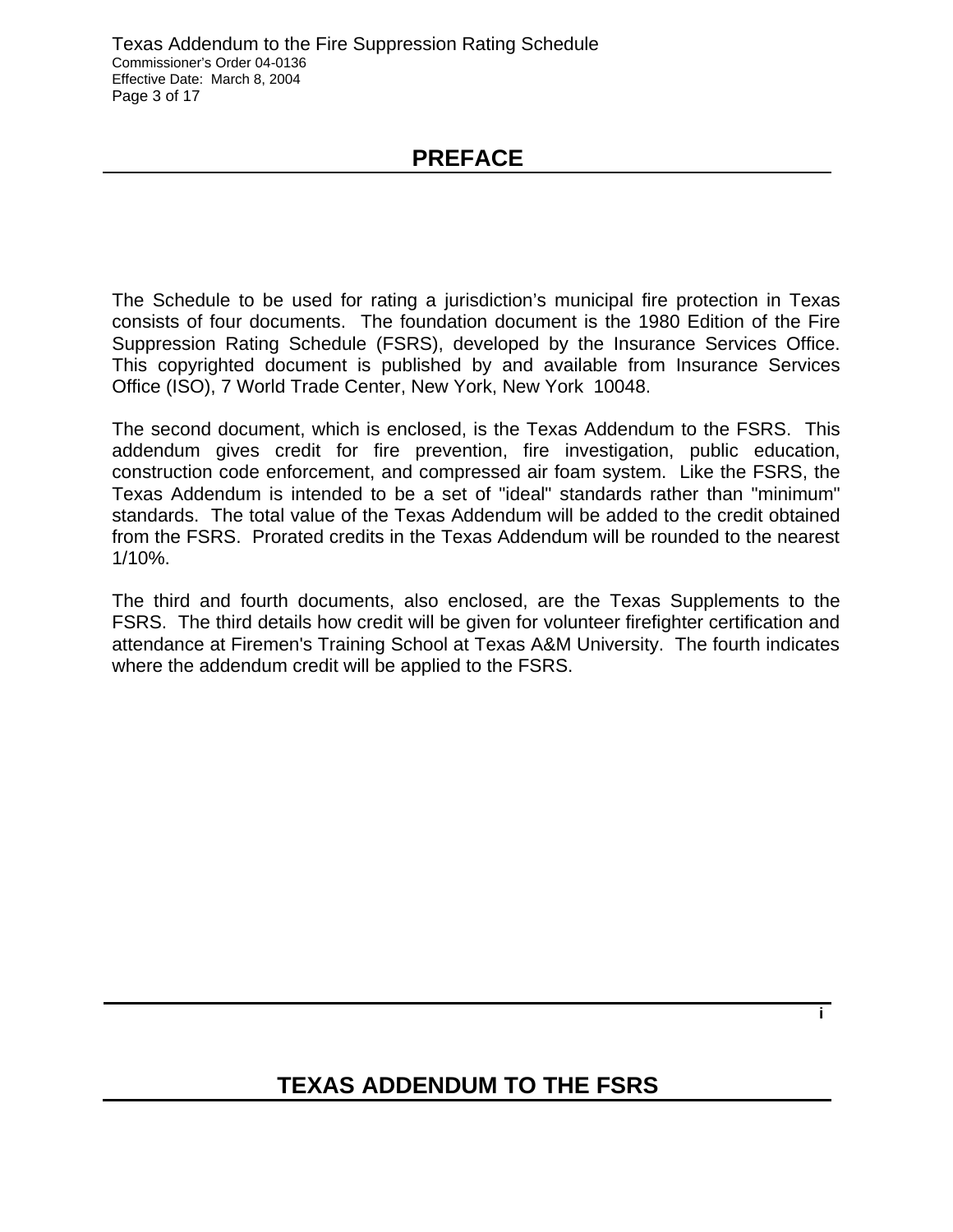|    | TX-A. FIRE PREVENTION CODE ENFORCEMENT (FPCE), up to30%                                                                                                                                                                                                                                                                                                                                                                                                                                                                                                                                                                                                       |
|----|---------------------------------------------------------------------------------------------------------------------------------------------------------------------------------------------------------------------------------------------------------------------------------------------------------------------------------------------------------------------------------------------------------------------------------------------------------------------------------------------------------------------------------------------------------------------------------------------------------------------------------------------------------------|
| 1. |                                                                                                                                                                                                                                                                                                                                                                                                                                                                                                                                                                                                                                                               |
|    | For the adoption and maintenance of one of the following model codes:                                                                                                                                                                                                                                                                                                                                                                                                                                                                                                                                                                                         |
|    | NFPA 1, Fire Prevention Code<br><b>BOCA, National Fire Prevention Code</b><br>ICBO, Uniform Fire Code<br><b>SBCCI, Standard Fire Prevention Code</b>                                                                                                                                                                                                                                                                                                                                                                                                                                                                                                          |
|    |                                                                                                                                                                                                                                                                                                                                                                                                                                                                                                                                                                                                                                                               |
|    | • Adoption of the current code will be valued highest, older editions<br>progressively less, and editions more than three publications old will<br>receive no value. A period of one year is allowed from date of<br>publication until adoption to review and amend the appropriate<br>codes and still receive full credit. The credit for current code edition<br>will be prorated as follows:                                                                                                                                                                                                                                                               |
|    | Within one year of the most recent edition. (8%)                                                                                                                                                                                                                                                                                                                                                                                                                                                                                                                                                                                                              |
|    | Second most recent edition. (6%)                                                                                                                                                                                                                                                                                                                                                                                                                                                                                                                                                                                                                              |
|    | Third most recent edition. (4%)                                                                                                                                                                                                                                                                                                                                                                                                                                                                                                                                                                                                                               |
|    | Older. (0%)                                                                                                                                                                                                                                                                                                                                                                                                                                                                                                                                                                                                                                                   |
|    |                                                                                                                                                                                                                                                                                                                                                                                                                                                                                                                                                                                                                                                               |
|    | If model codes were adopted prior to 1960. (2%)<br>$\bullet$                                                                                                                                                                                                                                                                                                                                                                                                                                                                                                                                                                                                  |
|    | <b>OR</b>                                                                                                                                                                                                                                                                                                                                                                                                                                                                                                                                                                                                                                                     |
|    | If model codes were adopted after 1960 but before 1980. (1%)                                                                                                                                                                                                                                                                                                                                                                                                                                                                                                                                                                                                  |
| 2. |                                                                                                                                                                                                                                                                                                                                                                                                                                                                                                                                                                                                                                                               |
|    |                                                                                                                                                                                                                                                                                                                                                                                                                                                                                                                                                                                                                                                               |
|    | • Activity Based Method                                                                                                                                                                                                                                                                                                                                                                                                                                                                                                                                                                                                                                       |
|    | If accurate work load measurements can be substantiated, needed<br>staff may be adjusted as required to handle documented work load.<br>Adequate personnel should be maintained so that all nonresidential<br>structures are inspected on an annual basis. A factor representing<br>the difficulty of a typical inspection will be estimated and adjusted by<br>the ratio of the Basic Fire Flow and 3,500 GPM (the Maximum Basic<br>Fire Flow, "MBFF"). If the Basic Fire Flow is unknown, use 3,500<br>GPM until one is established. The number of Fire Prevention<br>Inspection Personnel (#FPI) may be calculated according to the<br>following equation: |
|    | #FPI<br># of nonresidential structures<br><b>Basic Fire Flow</b><br>$=$<br>X<br>3,500 "MBFF"<br>480 D.O.I.A.                                                                                                                                                                                                                                                                                                                                                                                                                                                                                                                                                  |

# **TEXAS ADDENDUM TO THE FSRS**

 $\overline{\phantom{0}}$ 

**1**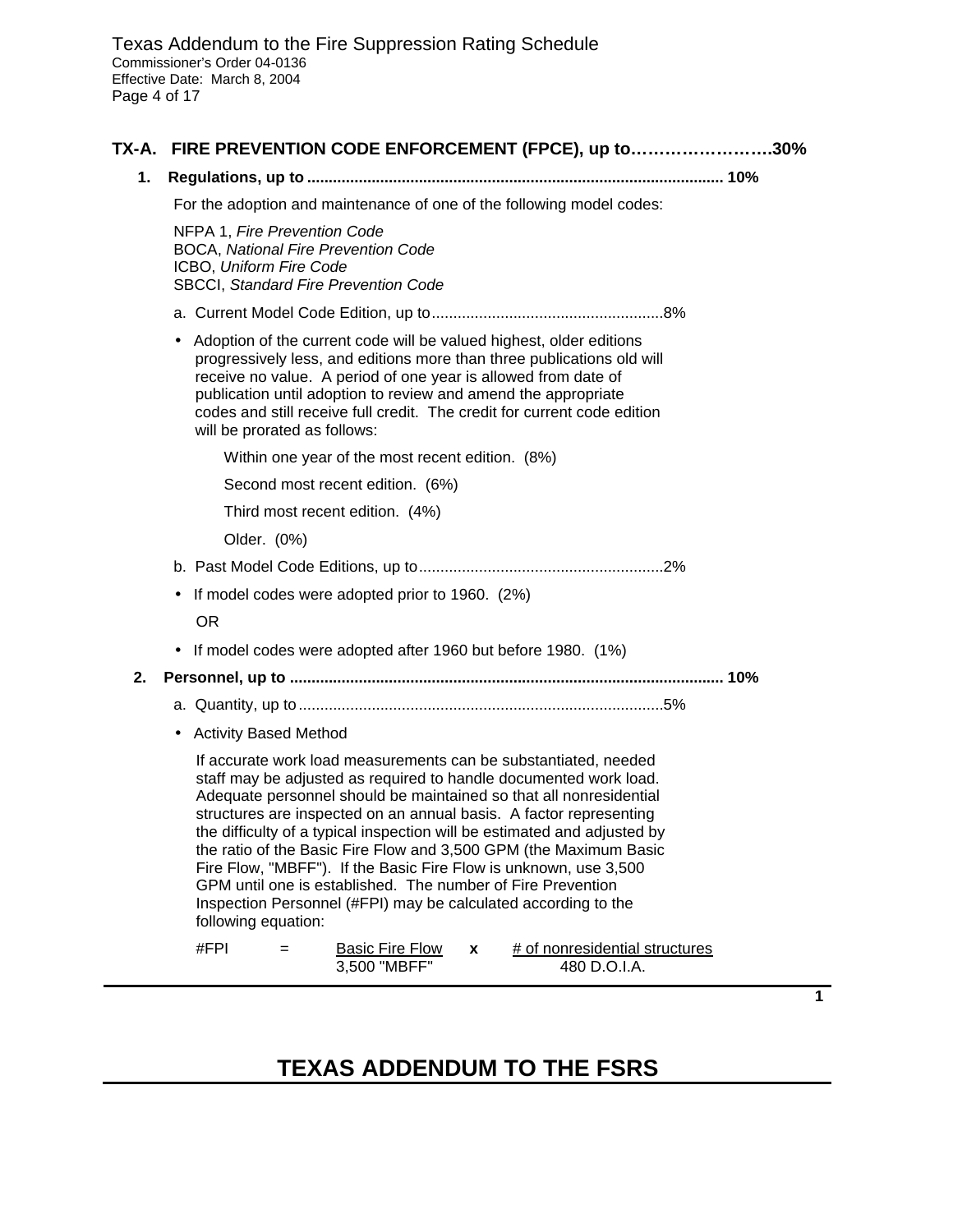Texas Addendum to the Fire Suppression Rating Schedule Commissioner's Order 04-0136 Effective Date: March 8, 2004 Page 5 of 17

> To maintain the quality of inspections, the average Daily Original Inspection Activity (D.O.I.A.) should not exceed 2 inspections per day for each inspector for calculation purposes only. D.O.I.A. is based on inspections of entire structures and may include multiple occupancies. Follow-up and code enforcement procedures are not considered as original inspections for this calculation.

 $D.O.I.A.$  $=$  480 inspections or = 2 insp./day x 20 days/month x 12 months/year

In-service inspections performed by fire suppression personnel will be considered as fire prevention inspections if they are performed under the supervision of a certified fire inspector. The certified fire inspectors must enforce code violations reported by fire suppression personnel. Pre-fire planning inspections are not considered as an in-service inspection.

An in-service inspection program reduces the required number of full-time fire prevention inspection personnel according to the following ratio:

 The # of in-service inspections **x** #FPI (based on activity) The total # of inspections

Note: The number of full-time fire prevention inspection personnel will not be reduced more than 50%.

• Population Based Method (Use population based method only if accurate records are not available to verify the activity based method).

Fire prevention inspection personnel for jurisdictions with less than 5,000 population may be volunteer or paid. Fire prevention inspections may be performed by personnel with other responsibilities.

Jurisdictions with population greater than 5,000 must employ at least one full-time paid fire prevention inspector.

One additional full-time, or equivalent, fire prevention inspector is required to be employed for each additional 20,000 population above the initial 5,000 population requirement.

• The credit for needed fire prevention inspection personnel may be calculated according to the following ratio:

> Total # of existing fire prevention inspectors **x** 5% Total # of fire prevention inspectors needed

> > **TEXAS ADDENDUM TO THE FSRS**

b. Qualifications and Certification, up to..................................................3%

**2**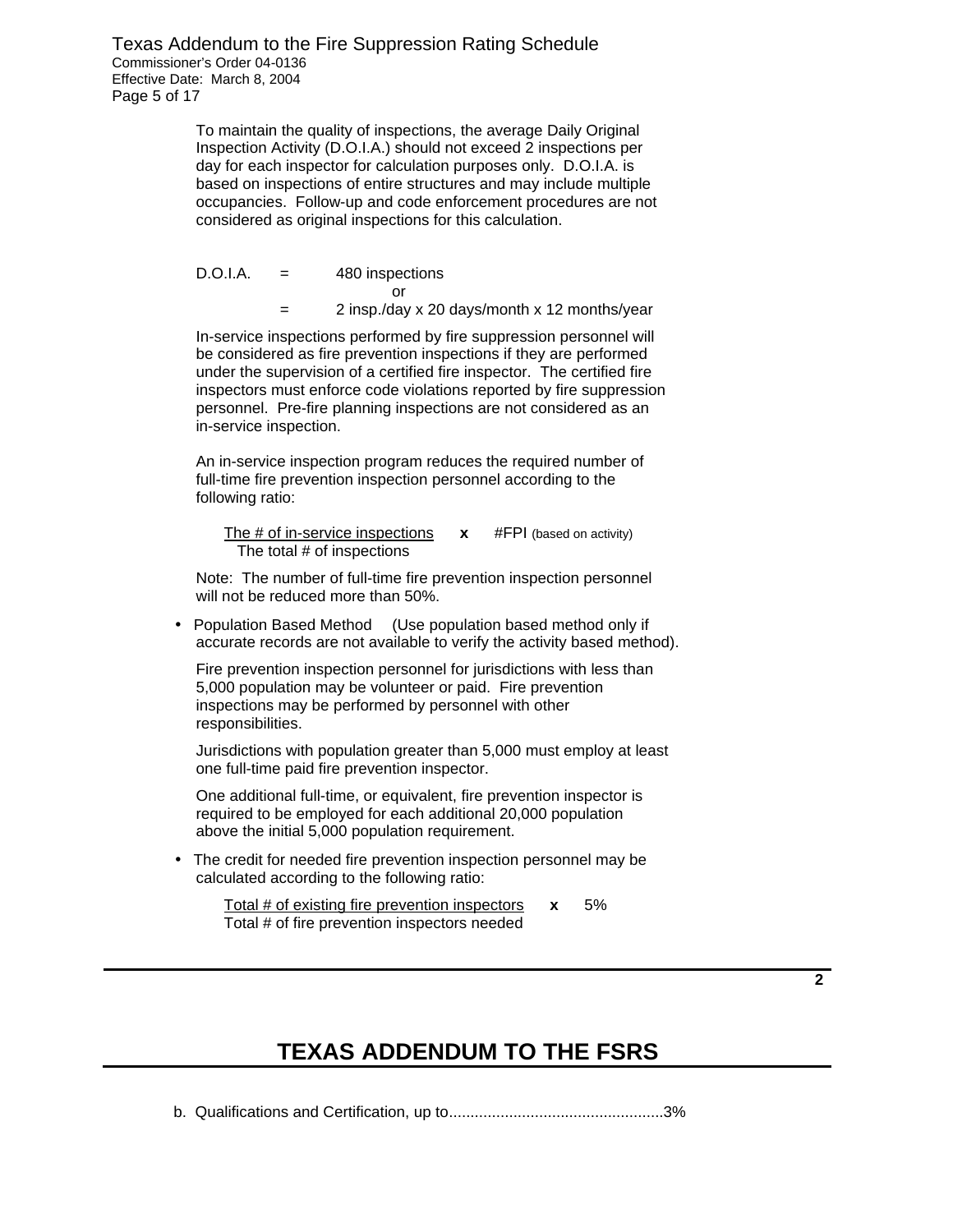Texas Addendum to the Fire Suppression Rating Schedule Commissioner's Order 04-0136 Effective Date: March 8, 2004 Page 6 of 17

- All full or part-time paid personnel assigned to perform fire prevention inspections must be certified, or capable of being certified within one year, as Fire Inspector through the Texas Commission on Fire Protection.
- All volunteers appointed to perform fire prevention inspections should be certified, or capable of being certified within one year from date of appointment, as a Volunteer Fire Inspector through the Texas Commission on Fire Protection or as a Volunteer Fire Prevention Specialist through the State Firemen's and Fire Marshals' Association. If this exceeds one year, credit will be prorated based on the current amount of recognized training completed.
- The credit for qualifications and certification will be prorated according to the following ratio:

Total # of existing certified inspectors **x** 3% Total # of existing inspectors

Note: In-service suppression personnel that perform fire prevention inspections will not be considered in this ratio.

- c. Ongoing Training, up to.......................................................................2%
- All fire prevention inspection personnel, both paid and volunteer, should receive at least 40 hours of additional fire prevention inspection training every year.
- The credit for additional training (averaged over the past 3 years) will be prorated according to the following ratio:
	- The average # of hours of fire prevention training **x** 2% Total # of fire prevention inspectors

Note: In-service personnel that perform fire prevention inspections will not be considered in this ratio.

#### **3. Enforcement and Inspection Activity, up to ........................................................ 10%**

- a. Plan Review, up to ..............................................................................2%
- All construction plans for new nonresidential construction, additions, remodeling, etc., must be reviewed for compliance with adopted codes.
- b. Certificate of Occupancy Inspections, up to........................................1%
- A fire prevention inspection must be made of all new residential construction prior to issue of the Certificate of Occupancy. (0.5%)

**3** 

# **TEXAS ADDENDUM TO THE FSRS**

• A fire prevention inspection must be made of all new nonresidential construction prior to issue of the Certificate of Occupancy. (0.5%)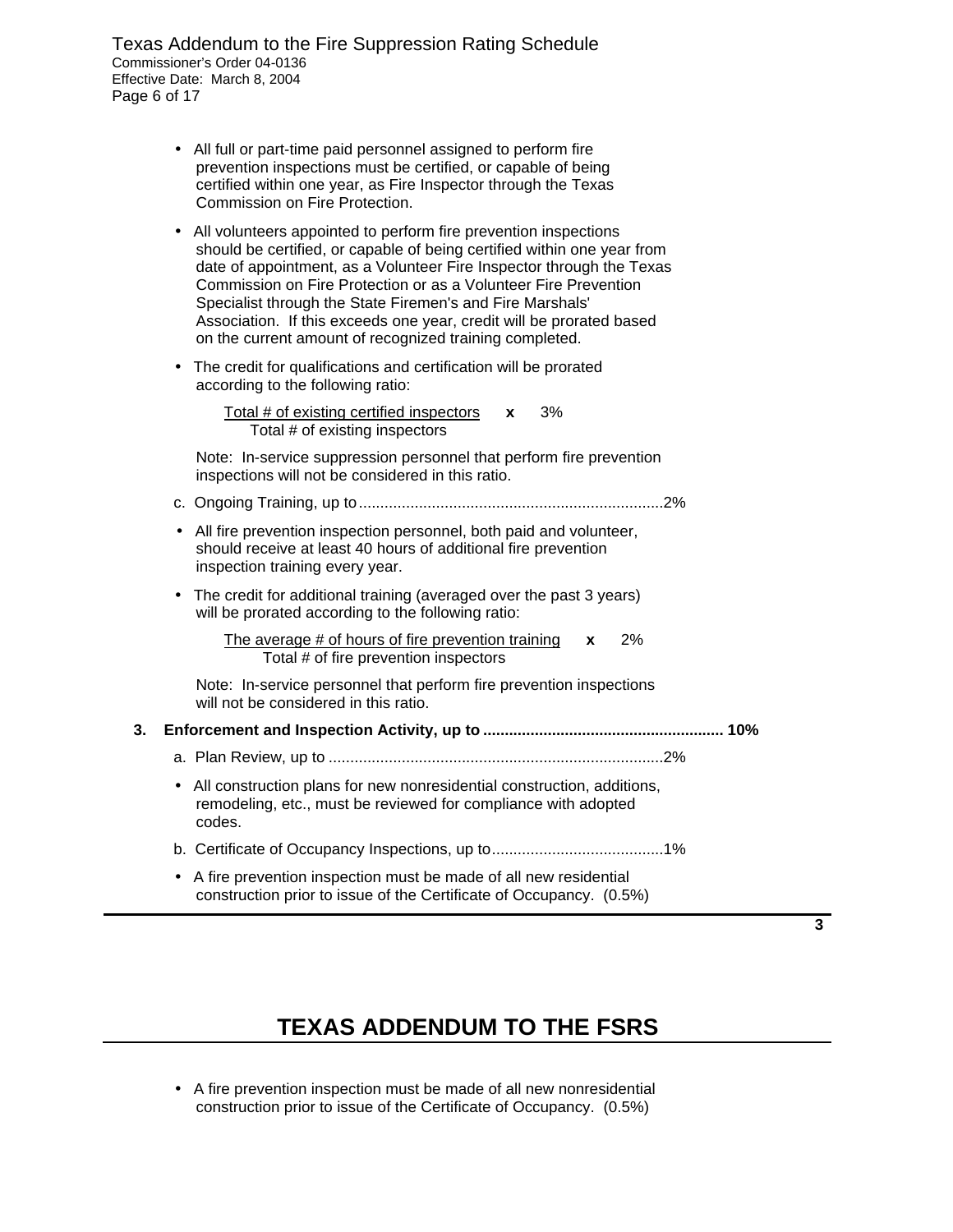Texas Addendum to the Fire Suppression Rating Schedule Commissioner's Order 04-0136 Effective Date: March 8, 2004 Page 7 of 17

- Certificate of occupancy (or certificates of compliance) inspections must be made as specified by the code in effect.
- c. Fire Prevention Inspection Frequency and Record Keeping, up to ....3%
- Fire prevention inspection frequency will account for 2% of this credit. Fire prevention inspection frequency will be based on inspections performed during the previous year. A thorough fire prevention inspection of all nonresidential structures should be performed at least once a year. Hazardous properties and properties with high loss-of-life potential should be inspected more frequently.

The average Daily Original Inspection Activity (D.O.I.A.) should not exceed 2 inspections per day for each inspector. D.O.I.A. is based on inspections of entire structures and may include multiple occupancies.

D.O.I.A. = 480 inspections or = 2 insp./day x 20 days/month x 12 months/year

In-service inspections performed by fire suppression personnel will be considered as fire prevention inspections if they are performed under the supervision of a certified fire inspector. The certified fire inspectors must enforce code violations reported by fire suppression personnel.

- Record keeping will account for 1% of this credit. Records of all fire prevention inspections must be used to document and track activity. These efforts are needed to substantiate the adequacy of the community's fire prevention code enforcement program.
- d. Quality Control of Enforcement and Inspection Programs, up to........1%
- Fire prevention enforcement and inspection programs must be carried out in an organized fashion. Follow-up inspections must be made on all violations to verify compliance.
- e. Inspections of Private Fire Protection Equipment, up to......................1%
- All private fire protection equipment must be inspected on a routine basis. The frequency of these inspections is dependent on the type of equipment according to the adopted codes.

**4** 

- f. Enforcement of Fire Prevention Ordinances, up to.............................1%
- Ordinances governing fire lanes, fireworks, wood shingle roofs,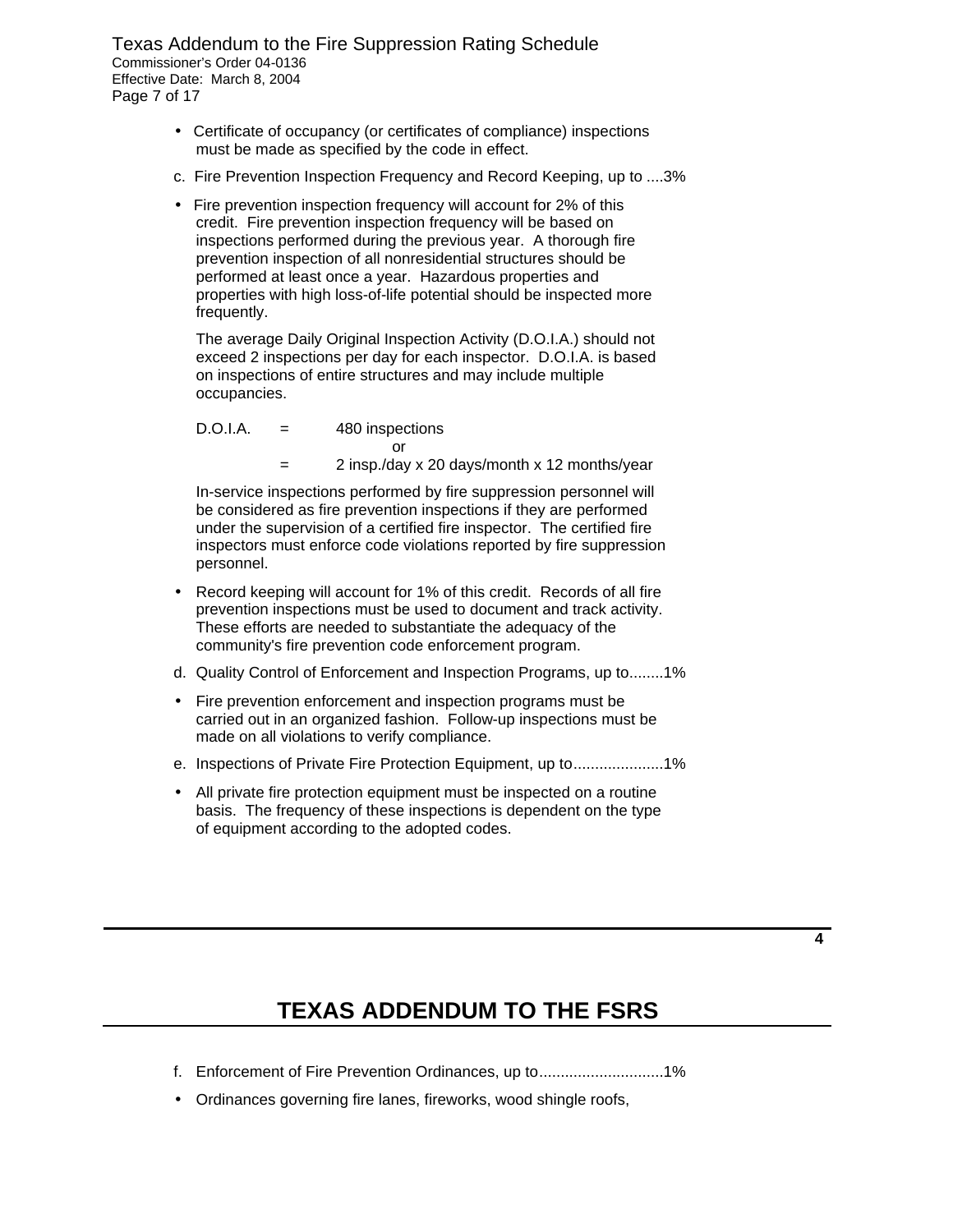Texas Addendum to the Fire Suppression Rating Schedule Commissioner's Order 04-0136 Effective Date: March 8, 2004 Page 8 of 17 hazardous material routes, and weeds & trash shall be adopted and enforced. g. Coordination with Fire Department Training and Preplanning Programs, up to...................................................................................1% • Fire prevention activities must follow a defined procedure to share information and coordinate with training and preplanning programs. **TX-B. FIRE INVESTIGATIONS (FI), up to………………….…………………………….10% 1. Organization and Staffing, up to........................................................................... 4%** a. Organization, up to..............................................................................2% • There must be an office within the civil jurisdiction with responsibility to conduct fire cause investigations. The office performing fire cause investigations must have authority established by a well-defined ordinance adopted by the civil jurisdiction. (1%) • All structure fires must receive a cause and origin investigation. Of the structure fires considered incendiary (averaged over the past 3 years), at least 25% should be referred for criminal prosecution by the civil jurisdiction. The civil jurisdiction must have an established record of successful prosecution of these cases. If the rated jurisdiction is not incorporated, or if there is no legal authority to investigate cases, the frequency of use of the State Fire Marshal's Office to investigate suspicious fires will be considered. (1%) b. Personnel, up to ..................................................................................2% Fire investigation personnel for jurisdictions with less than 5,000 population may be volunteer or paid. Fire investigation responsibilities in these jurisdictions may be performed by personnel with other responsibilities. • Jurisdictions with population greater than 5,000 must employ at least one full-time, or equivalent, paid fire investigator. • One additional full-time, or equivalent, fire investigator is required to be employed for each additional 40,000 population above the initial 5,000 population requirement. • The credit for needed fire investigation personnel will be prorated according to the following ratio: Total # of existing fire investigators **x** 2% Total # of fire investigators needed

**5** 

# **TEXAS ADDENDUM TO THE FSRS**

 **2. Personnel Qualifications and Training, up to....................................................... 3%**

a. Qualifications and Certification, up to .................................................2%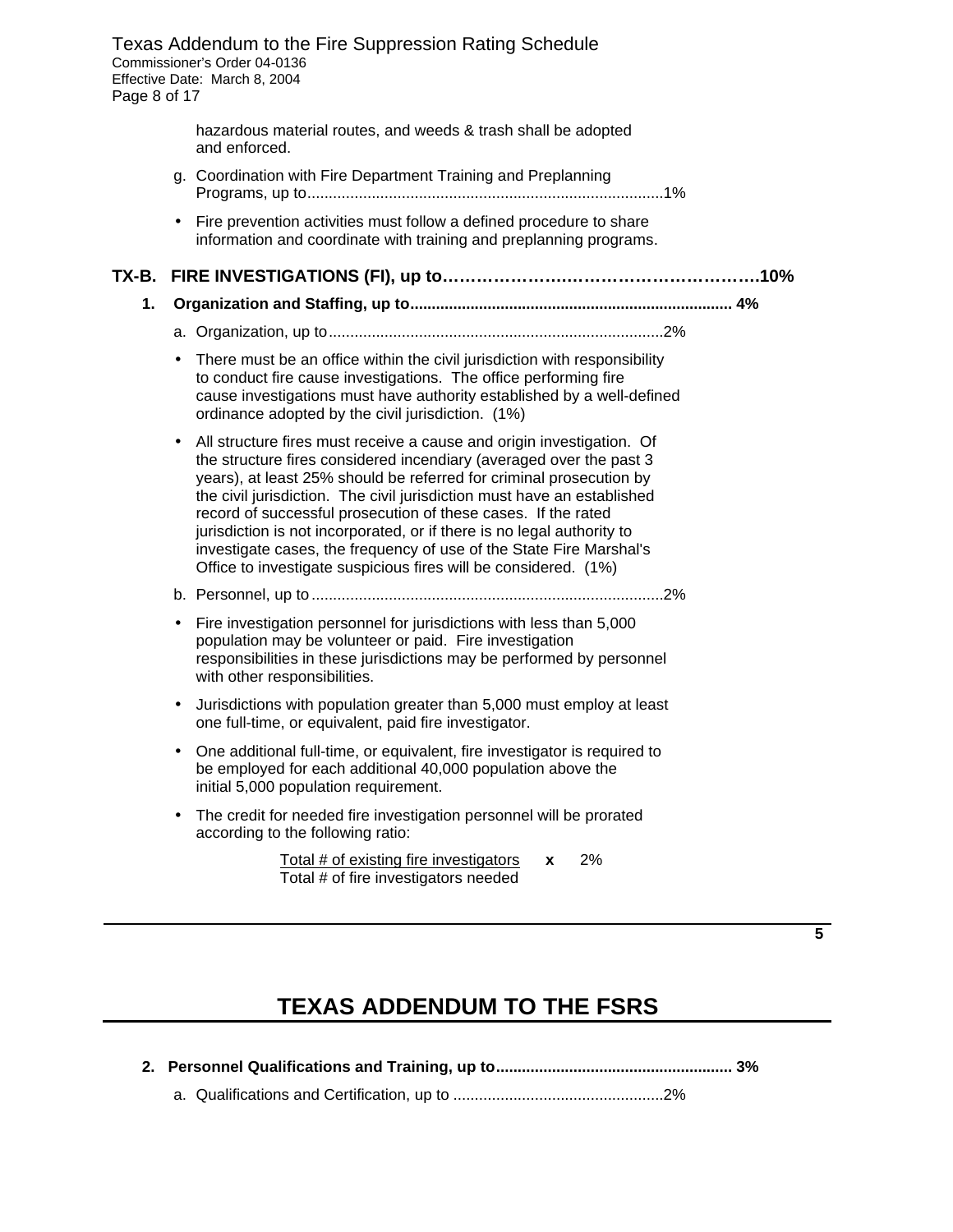Texas Addendum to the Fire Suppression Rating Schedule Commissioner's Order 04-0136 Effective Date: March 8, 2004 Page 9 of 17

- All paid personnel assigned fire cause investigation duties must be certified, or be capable of being certified within one year, as Basic Fire and Arson Investigator or higher through the Texas Commission on Fire Protection.
- All volunteer personnel assigned fire cause investigation duties must be certified, or be capable of being certified within one year at one of the following levels:

Volunteer Fire Investigator, Texas Commission on Fire Protection

Volunteer Fire Investigator, State Firemen's and Fire Marshals' Association

Volunteer Arson Investigator, State Firemen's and Fire Marshals' Association

• The credit for qualifications and certifications will be prorated according to the following ratio:

> Total # of existing certified fire investigators **x** 2% Total # of fire investigators needed

- b. On-going training, up to.......................................................................1%
- All personnel, both paid and volunteer, must receive at least 40 hours of additional fire investigation training each year.
- The credit for additional training (averaged over the past 3 years) will be prorated according to the average fire investigation training per investigator.
- **3. Use of the Texas Fire Incident Reporting System (TEXFIRS), up to…………………3%**

One percent credit will be granted for each year of satisfactory reporting using TEXFIRS for the three years prior to the inspection, up to ...................................... 3%

- Reports should be submitted monthly in the approved format. Reports must be submitted for each month of the twelve-month period to receive credit for the twelve months.
- Reports must use an acceptable TEXFIRS format and meet all required data submission requirements as outlined by the Texas State Fire Marshal's Office.
- Summary data of records received is kept by the Texas State Fire

Marshal's Office and is available upon request.

**6** 

### **TEXAS ADDENDUM TO THE FSRS**

- **TX-C. PUBLIC FIRE SAFETY EDUCATION (PFSE), up to……………………………..30%**
	- **1. Public fire safety education personnel qualifications and training, up to ....... 6%**

a. All public fire safety education personnel must complete a course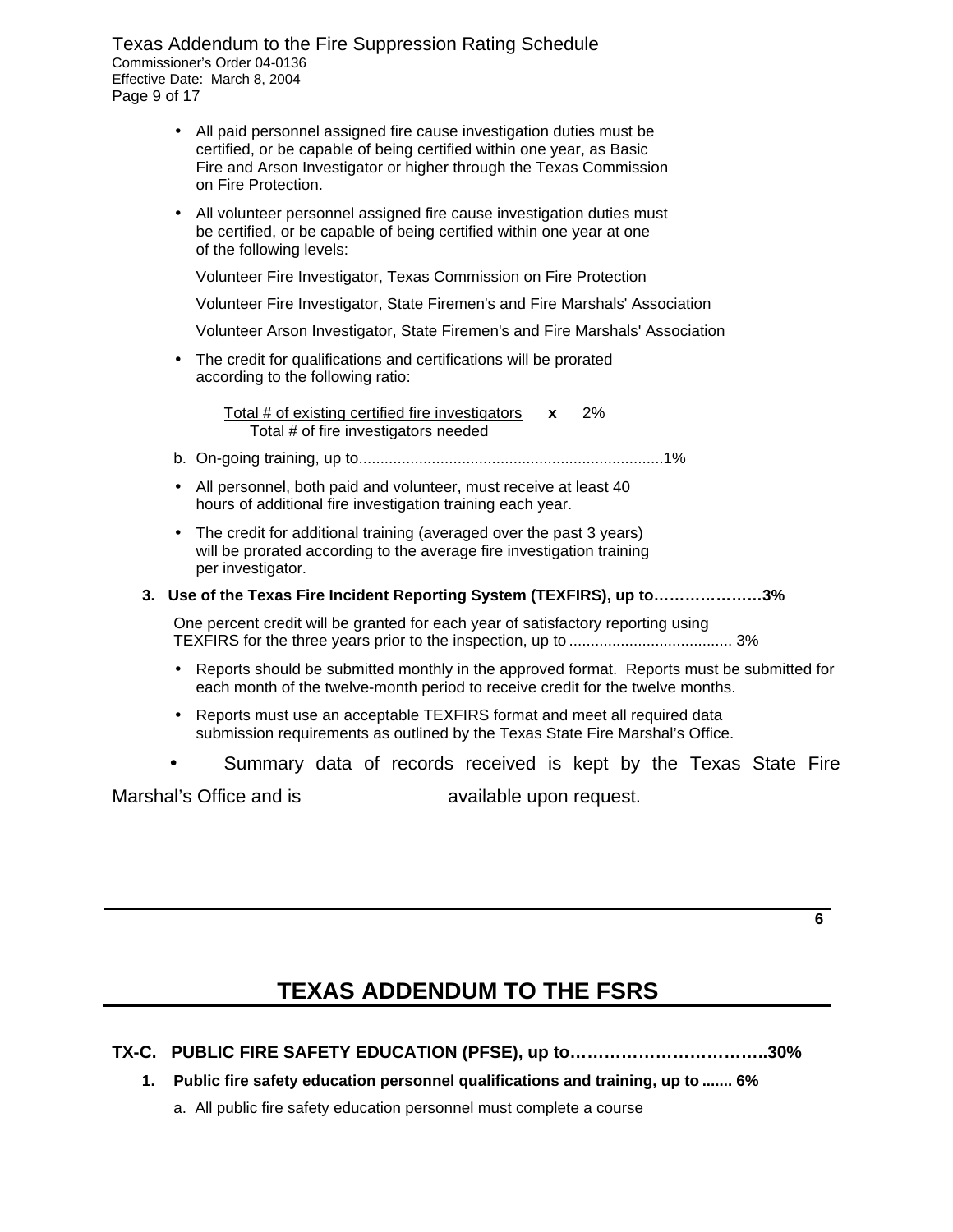Texas Addendum to the Fire Suppression Rating Schedule Commissioner's Order 04-0136 Effective Date: March 8, 2004 Page 10 of 17

> based on the document entitled "Public Fire Education Planning, a five step process", published by the U.S. Department of Commerce United States Fire Administration Public Education Office, or a 40 hour course on the Methods of Teaching. (3%)

- Additional training programs may be recognized by the Texas Commission on Fire Protection in the future.
- b. All public fire safety education personnel must participate in continuing education in public fire safety education techniques and processes. They must receive at least 10 hours of additional work-related training each year. (3%)

•The credit for training personnel (averaged over the past 3 years) will be prorated based on the number of personnel receiving adequate training.

#### **2. Programs for public fire safety education, up to .............................................. 24%**

- a. Residential fire safety program, up to .................................................8%
- The residential fire safety program must reach 100 percent of all residences in high-risk neighborhoods as identified by annual fireloss analysis. This program may include residential fire safety inspections, smoke detector testing or installation, in-home or neighborhood fire safety education or arson awareness education.
- The credit for the residential fire safety program (averaged over the past 3 years) will be prorated based on the percentage of high-risk neighborhoods reached each year. If high-risk neighborhoods are not identified, the effectiveness of the residential fire safety program will be based on the percentage of the entire community population reached annually.
- b. Fire safety education in schools (private and public, early childhood education through grade 12), up to ……………………………………..8%
- Records of fire safety education and exit drills will be kept by the School District and shall be available upon request.
- One fire exit drill shall be conducted each month (or portion of month longer than 10 class days that the campus is in session).

**7** 

- Developmentally appropriate classroom instruction must be presented on fire safety to all students in early childhood education.
- The credit for fire safety education in all schools will be prorated according to the level of participation averaged over the past 3 years.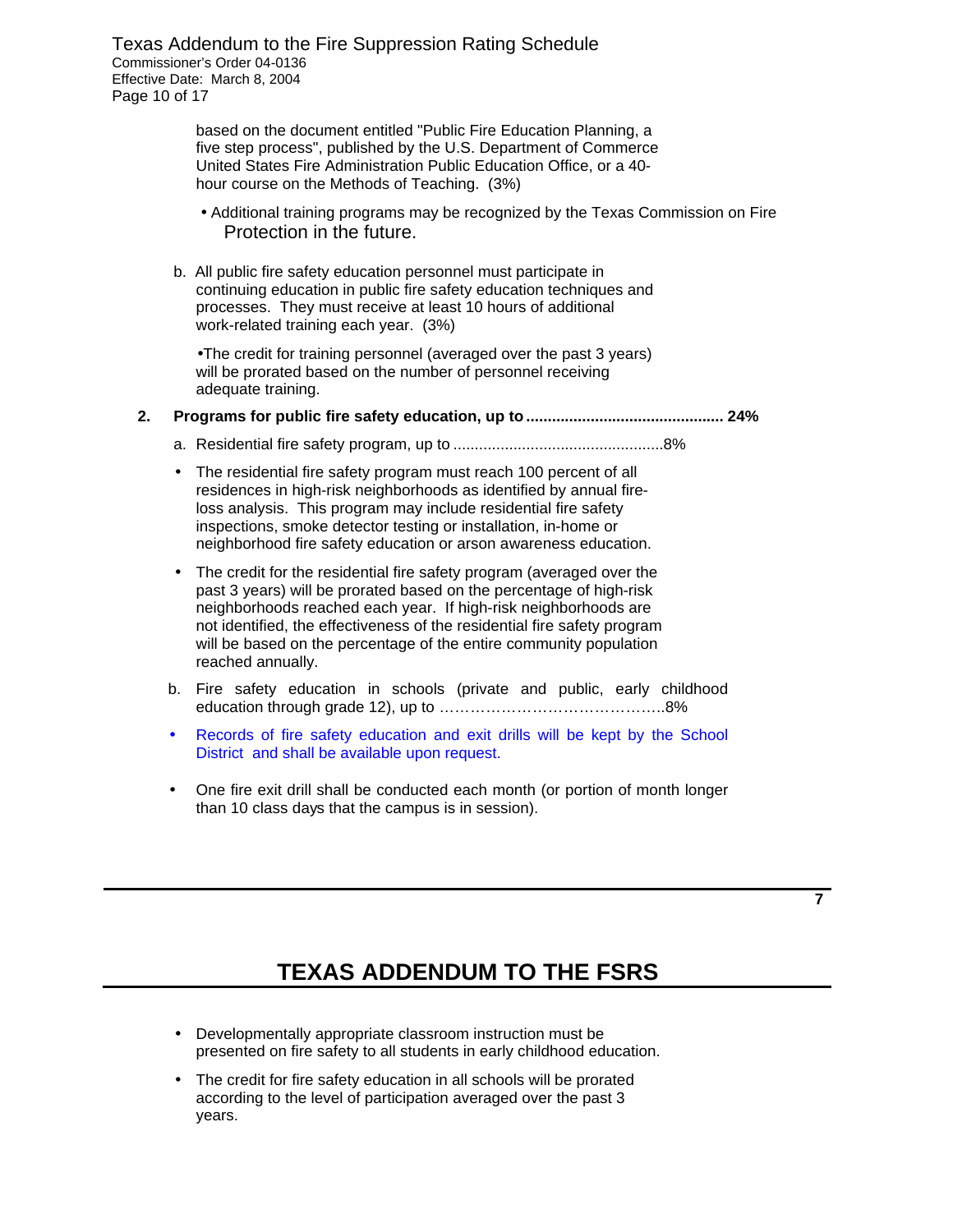Texas Addendum to the Fire Suppression Rating Schedule Commissioner's Order 04-0136 Effective Date: March 8, 2004 Page 11 of 17

- c. Juvenile firesetter intervention program, up to....................................4%
- The juvenile firesetter intervention program should refer 100 percent of all juveniles identified as being involved in fire-play or fire-setting behavior for educational intervention and/or to other intervention services (may be within department or in conjunction with public or private social service agencies).
- The credit for the juvenile firesetter intervention program (averaged over the past 3 years) will be prorated based on the percentage of juveniles identified as being involved in fire-play or fire-setting behavior that are referred for intervention services.
- d. Fire safety education program for occupancies having large-losspotential or hazardous conditions as identified by annual analysis of large-loss fire risks, up to ....................................................................4%
- Fire safety education must be presented in all occupancies that have large-loss-potential or hazardous conditions (such as high-rise buildings, hospitals, nursing homes, industrial facilities, other large commercial structures or community risk from wildfires).
- The credit for fire safety education in occupancies that have largeloss-potential or hazardous conditions (averaged over the past 3 years) will be prorated based on the percentage of the occupancies reached each year. If these occupancies are not identified, the total number of nonresidential buildings for the rated area will be used.

#### **TX-D. CONSTRUCTION CODE ENFORCEMENT (CCE),up to................................. 30%**

 **1. Regulations - Local Construction Codes, up to ................................................ 10%**

For the adoption and maintenance of one of the following families of model building codes, the NFPA 70, *National Electrical Code* and local construction ordinances:

SBCCI, *Standard Building Code and family of codes* 

ICBO, *Uniform Building Code and family of codes* 

BOCA, *National Building Code and family of codes* 

ICC, *International Building Code and family of codes* 

**8** 

- a. Current Model Code Edition or Ordinance in use, up to........................8%
- For adoption of a model building code. (1%)
- For adoption of the National Electric Code, NEC. (1%)
- For adoption of a model mechanical code. (1%)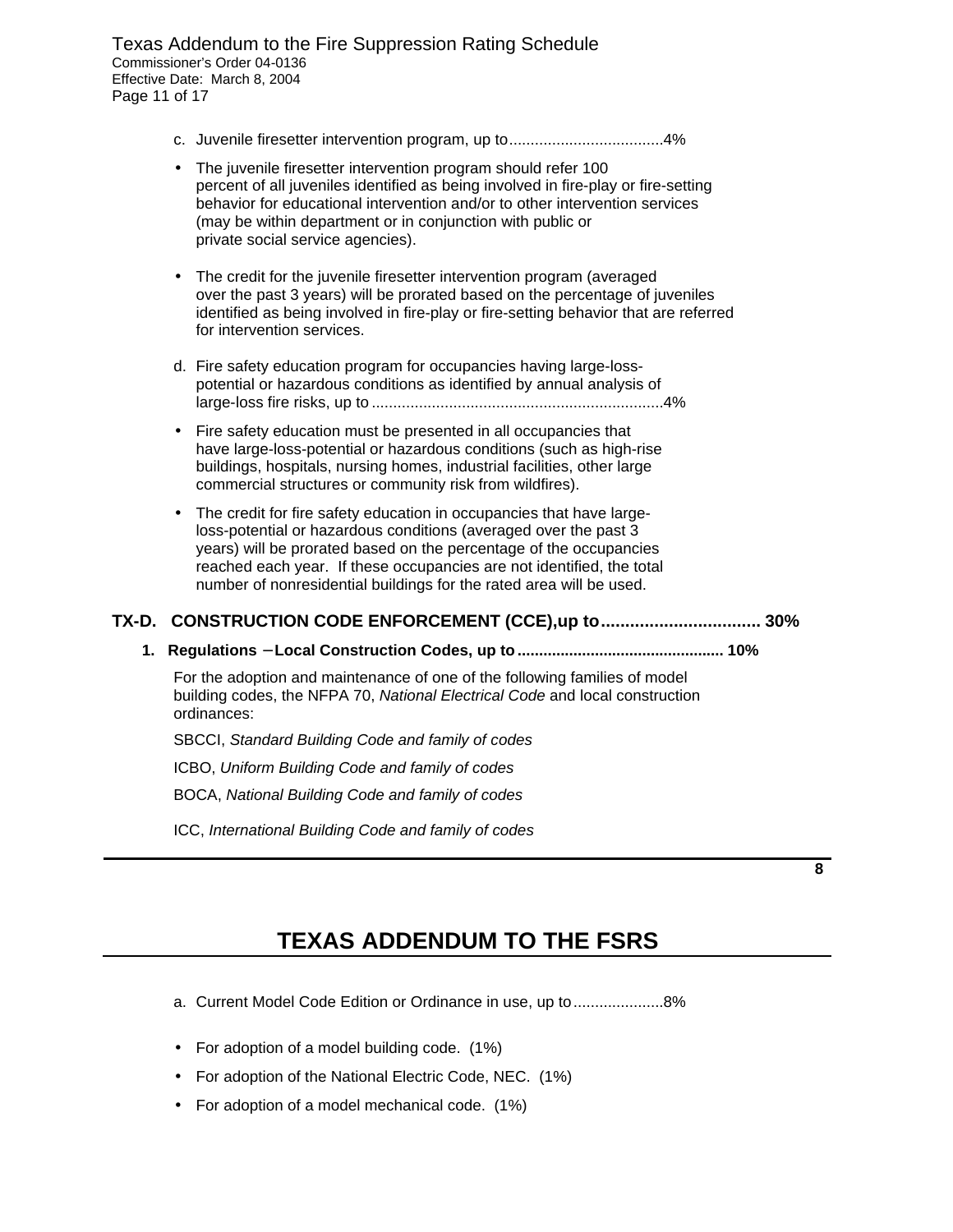Texas Addendum to the Fire Suppression Rating Schedule Commissioner's Order 04-0136 Effective Date: March 8, 2004 Page 12 of 17

- For adoption of a model gas and plumbing code. (1%)
- For adoption and maintenance of a model substandard building abatement code. (1%)
- Adoption of the current code will be valued highest, older editions progressively less, and editions more than three publications old will receive no value. The credit for current code edition (sum of 5 previous bullets) will be prorated as follows:

Within one year of the most recent edition (100% of value).

Second most recent edition (75% of value).

Third most recent edition (50% of value).

Older (0%).

- For adoption and maintenance of a comprehensive sprinkler ordinance applying to all nonresidential structures. (1%)
- For adoption and maintenance of a comprehensive household fire warning equipment ordinance according to NFPA 74 standards. (0.5%)
- For adoption and maintenance of an ordinance requiring new roof coverings to be fire resistant. (0.5%)
- For adoption and maintenance of a zoning ordinance (fire limits ordinance may be used). (0.5%)
- For adoption and maintenance of a comprehensive residential sprinkler ordinance according to applicable NFPA standards. (0.5%)
- b. Past Model Code Editions, up to.........................................................2%
- • If codes were adopted prior to 1960. (2%).

#### OR

• If codes were adopted after 1960 but before 1980. (1%).

### **TEXAS ADDENDUM TO THE FSRS**

**9** 

 **2. Personnel, up to .................................................................................................... 10%**

a. Quantity, up to.....................................................................................5%

- The Ideal Yearly Inspection Activity by one full-time inspector should not exceed 2,400 inspections, i.e.[(10 inspections/day) **x** (20 days/month) **x**  12 months/year)].
- Full-time building inspectors should average no more than 10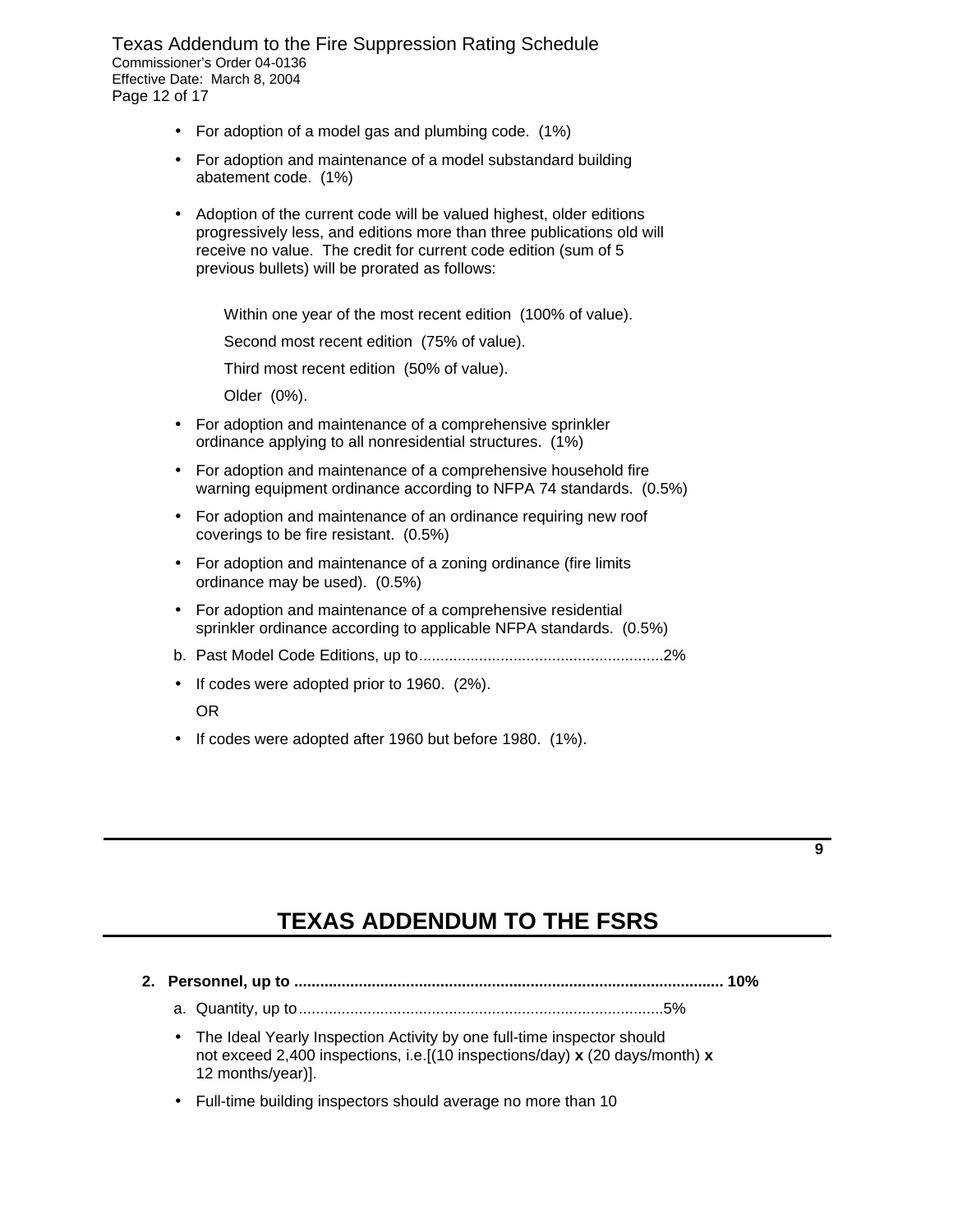Texas Addendum to the Fire Suppression Rating Schedule Commissioner's Order 04-0136 Effective Date: March 8, 2004 Page 13 of 17

inspections per day based on model code inspection procedures.

- There should be 15 inspections per building permit based on model code requirements.
- There should be an inspector for every 160 building permits issued.
- The credit for quantity of inspection personnel will be prorated according to the following equation. The number of building permits and number of inspectors is the average over the last three year period.

Number of building permits issued **x** 5% Number of Inspectors X 160

- b. Qualifications and Certification, up to .................................................3%
- Inspectors must be certified through a recognized building authority or have a minimum of 5 years work-related experience and be working toward certification. (2%)
- Plan reviewers must be certified through a recognized building authority. (1%)
- c. Ongoing Training, up to.......................................................................2%
- Building inspectors and plan reviewers must receive 40 hours per year of continuing education. Credit will be prorated on 40 hours per year per person. No additional credit will be given for hours in excess of 40 per person.

# **TEXAS ADDENDUM TO THE FSRS**

|  | • The credit for inspection activity will be prorated according to actual<br>inspections performed compared to model code procedures. |  |
|--|---------------------------------------------------------------------------------------------------------------------------------------|--|
|  |                                                                                                                                       |  |
|  |                                                                                                                                       |  |

• All construction plans for new nonresidential construction, additions,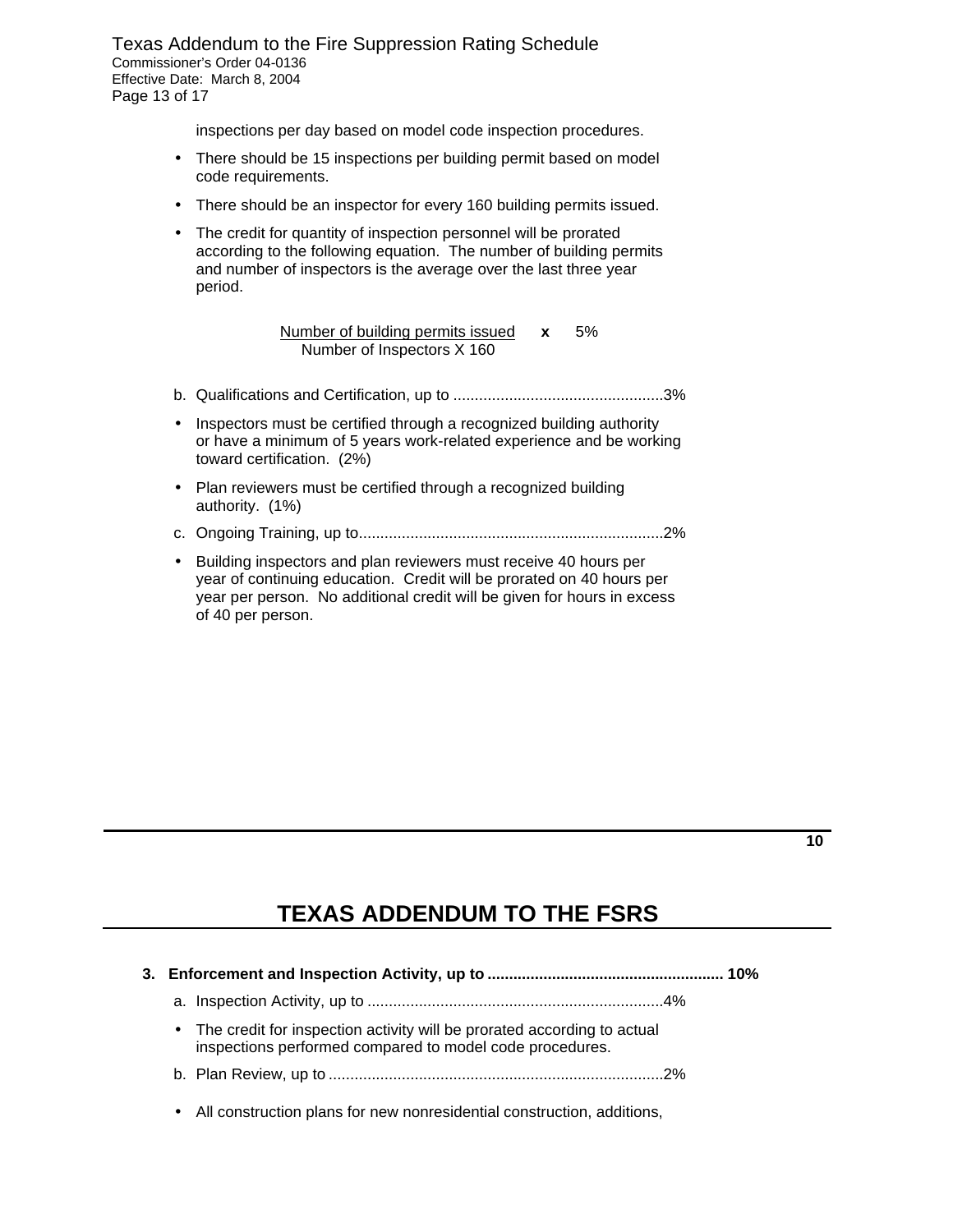Texas Addendum to the Fire Suppression Rating Schedule Commissioner's Order 04-0136 Effective Date: March 8, 2004 Page 14 of 17

> remodeling, etc., must be reviewed for compliance with appropriate codes. (1%)

- All plan reviews must be coordinated with fire marshal. (1%)
- c. Inspection procedures, up to...............................................................1%
- Multiple inspections must be made throughout the construction process or no credit is given. There must be on-site inspections for specific construction elements such as foundation inspection, slab inspection, frame inspection, and final inspection.
- d. Record Keeping, up to ........................................................................1%
- The inspection process must be documented and records kept on each construction project. (0.5%)
- Building permits must be required for all construction. (0.5%)
- e. Quality Control of Enforcement and Inspection Program, up to .........1%
- There must be a tagging procedure in place that provides a mechanism to stop construction if code is not complied with.
- f. Public Information up to ......................................................................1%
- Information brochures that explain the permit process and inspection procedure to the public must be available. (0.5%)
- Seminars for local architects, contractors and builders for construction code education must be presented twice a year. (0.5%)

#### **TEXAS SUPPLEMENT TO THE FSRS**

#### **TX-E. COMPRESSED AIR FOAM SYSTEM (CAFS) ........................................................30%**

Compressed Air Foam System, when carried and used in the extinguishment **of all structure fires ............................................................................................................** 30%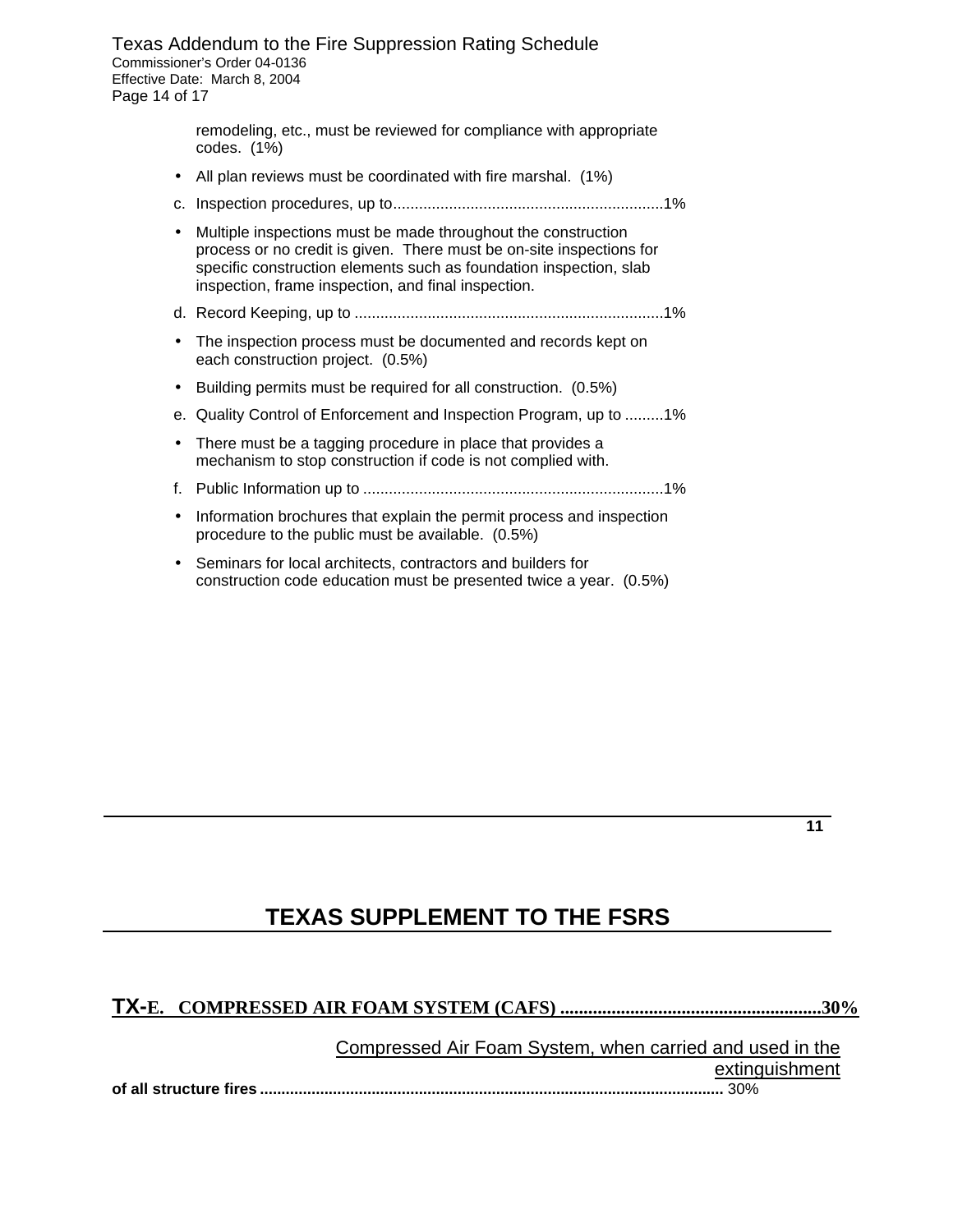Texas Addendum to the Fire Suppression Rating Schedule Commissioner's Order 04-0136 Effective Date: March 8, 2004 Page 15 of 17

> To be eligible for points for compressed air foam systems the following criteria shall be met:

• Apparatus meets general criteria in NFPA 1901 for use for structural fire fighting (Class A Pumper);

• Apparatus has a minimum 500 gpm fire pump;

• Apparatus has a minimum 120 scfm air compressor, permanently mounted;

• Apparatus has a minimum 2.5 gpm Class A foam concentrate pump;

• Apparatus has a minimum 20 gallon foam tank for Class A Foam;

• At least one apparatus equipped with CAFS unit must respond on all structure fires on first alarm assignment

 Note: Where multiple apparatus are assigned to respond to a structure fire on the first alarm assignment, this means that out of 3 (or more) apparatus initially responding from the assigned area, at least one of the apparatus must be equipped with CAFS unit;

• All applications of Class A Foam must be in accordance with manufacturer's specifications

#### **TX-F. TEXAS ADDENDUM CREDIT (CTX), up to………….6.5 points**

#### **Prorated Addendum Credit (6.5 points) applied to Total FSRS Points.**

 $\text{CTX} = \text{FPCE} + \text{FI} + \text{PFSE} + \text{CCE} + \text{CAFS}$  x 6.5 ................  **130%** 

**12** 

#### **TEXAS SUPPLEMENT TO THE FSRS**

#### **CERTIFICATION AND FIREMEN'S TRAINING SCHOOL (FTS)**

**NOTE: In Texas, the following grading criteria will be in addition to the criteria of the FSRS.** 

**580A. SUPPLEMENT CREDIT FOR TEXAS STATE TRAINING (CTT):**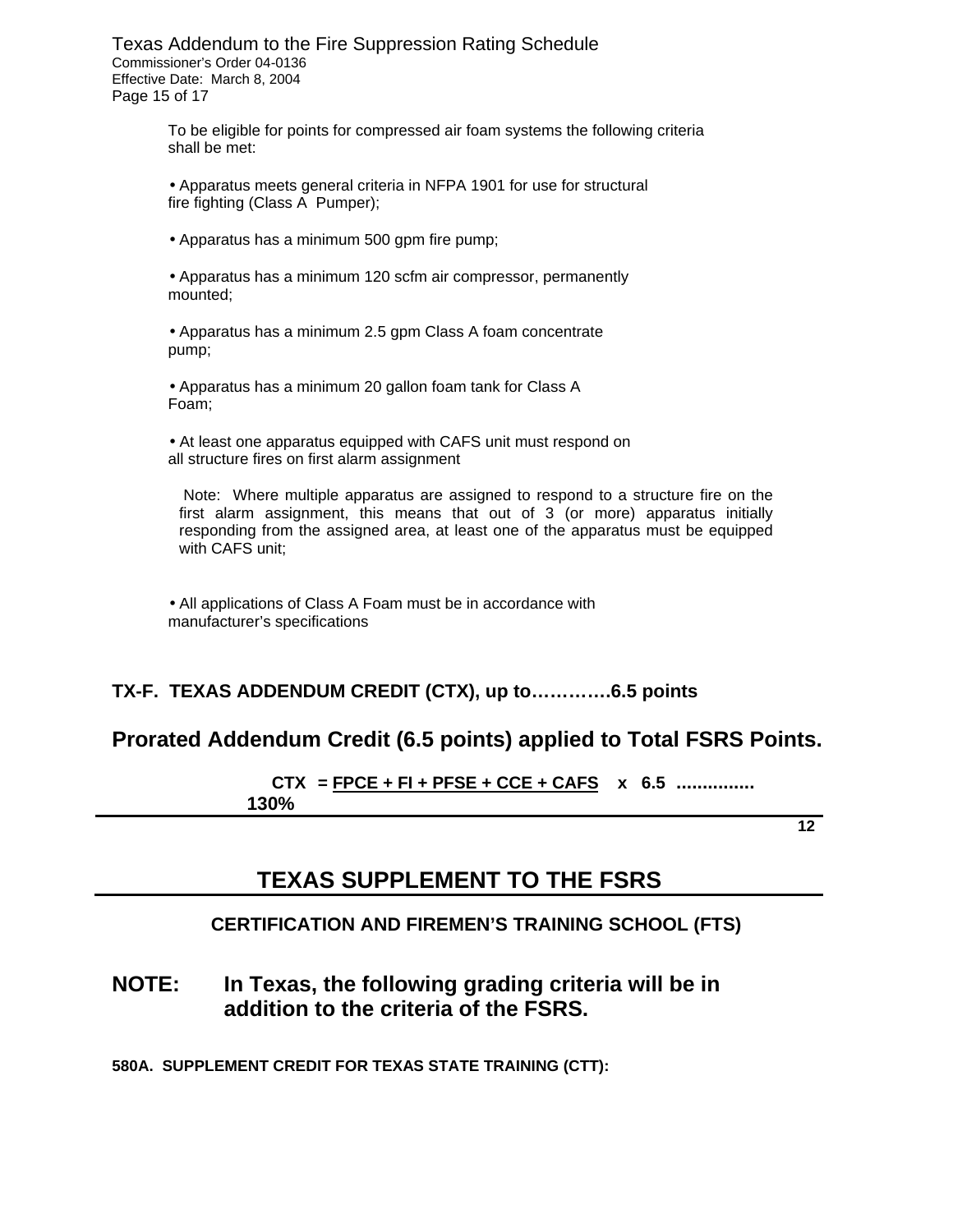**This item provides specific recognition for fire department training conducted by the State Firemen's and Fire Marshal's Association, Texas A & M University and the Texas Commission on Fire Protection.** 

**Item 580 applies only to local training activities.**

**CTT= CERT + FTS X** 3.26 **TOTAL # IN FIRE DEPT.** 

**CERT =** Total number of volunteers certified through either: The State Firemen's and Fire Marshals' Association of Texas as basic, intermediate, or advanced firefighter. (This excludes the introductory certification) OR

The Texas Commission on Fire Protection as a volunteer firefighter.

- **FTS =** Total number of firefighters in attendance of a prevention or suppression course at Firemen's Training School at Texas A & M University within the last 3 years.
- **TOTAL # IN FIRE DEPT. =** Total number of firefighters (paid and/or volunteer) in the fire department.

#### **MAXIMUM VALUE OF CTT = 3.26**

#### **590. CREDIT FOR FIRE DEPARTMENT (CFD):**

#### **CFD=CEC+CRP+CPC+CLS+CRLS+CD+CCP+CT+CTT**

**MAXIMUM VALUE OF CT+CTT = 9.00** 

### **TEXAS SUPPLEMENT TO THE FSRS**

#### **NOTE: In Texas, the following grading criteria will be in lieu of the criteria of the FSRS.**

#### **TOTAL CREDIT AND CLASSIFICATION**

**700. GENERAL: TEXAS FSRS ADDENDUM.**